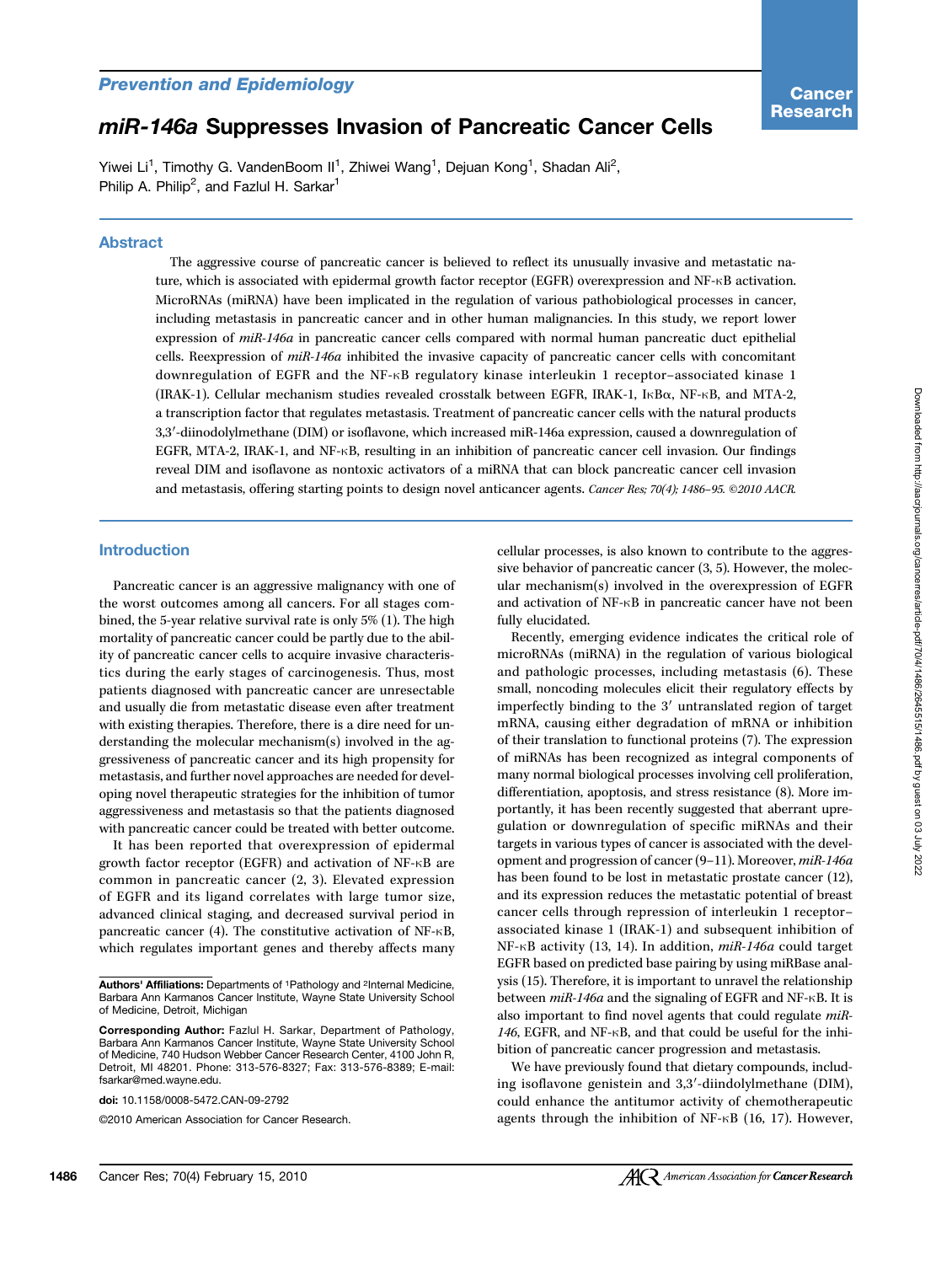| $1,829.54 \pm 102.80^*$<br>Panc-1    |                       |                       |
|--------------------------------------|-----------------------|-----------------------|
|                                      | $2,408.24 \pm 97.82$  | $2,732.86 \pm 105.91$ |
| Colo357<br>$2,564.36 \pm 133.84$     | $4,541.72 \pm 239.33$ | $8,758.75 \pm 429.05$ |
| $3.066.60 \pm 145.00$<br><b>HPDE</b> |                       |                       |

Table 1. Differential expression level (average signal) of miR-146a in pancreatic duct epithelial cells and pancreatic cancer cells treated with B-DIM or G2535 tested by miRNA array

the precise molecular mechanisms by which these dietary compounds regulate NF-κB have not been fully elucidated. In this study, we assessed the expression pattern of miRNAs in the normal pancreatic duct epithelial cells and pancreatic cancer cells. We also investigated whether the treatment of pancreatic cancer cells with either B-DIM (BioResponse formulated DIM with greater bioavailability) or G2535 (a mixture of genistein and other isoflavones) could alter the expression of miRNAs and their targets that are involved in the processes of invasion and metastasis. We found that B-DIM and G2535 could inhibit invasion of pancreatic cancer cells through the induction of miR-146a and with corresponding downregulation of its targets, including IRAK-1/NF-κB, EGFR, and metastasisassociated protein 2 (MTA-2), suggesting that reexpression of specific miRNA by nontoxic "natural agents" could be a useful strategy for the treatment of pancreatic cancer in the future.

# Materials and Methods

Cell lines, reagents, and antibodies. Colo357 and Panc-1 pancreatic cancer cells were maintained in DMEM (Invitrogen) supplemented with 10% fetal bovine serum, 100 units/ mL penicillin, and 100  $\mu$ g/mL streptomycin in a 5% CO<sub>2</sub> atmosphere at 37°C. Human pancreatic duct epithelial (HPDE) cells were obtained from M.D. Anderson Cancer Center (a generous gift of Dr. Paul J. Chiao) and cultured in keratinocyte serum-free medium supplied with 5 ng/mL of epidermal growth factor and 50 μg/mL of bovine pituitary extract (Invitrogen; ref. 18). The cell lines have been tested and authenticated in core facility Applied Genomics Technology Center at Wayne State University. The method used for testing was short tandem repeat profiling using the PowerPlex 16 System from Promega. B-DIM (BioResponse; known as BR-DIM and referred to as B-DIM with higher bioavailability in vivo; ref. 19) was generously provided by Dr. Michael Zeligs (BioResponse LLC, Boulder, CO) and was dissolved in DMSO to make a 50 mmol/L stock solution. Isoflavone mixture G2535 (70.54% genistein, 26.34% diadzin, and 0.31% glycitein, manufactured by Organic Technologies and obtained from the NIH) was dissolved in DMSO to make a stock solution containing 50 mmol/L equivalent to genistein. The concentration of isoflavone we described in this article all refer to the concentration of genistein in the isoflavone mixture. The EGFR tyrosine kinase inhibitor erlotinib was a generous gift from OSI Pharmaceuticals. Anti-EGFR (Cell Signaling), anti– phospho-EGFR Tyr992 (Cell Signaling), anti–IRAK-1 (Santa Cruz Biotechnology), anti–MTA-2 (Santa Cruz Biotechnology), anti–NF-κB p65 (Millipore), anti-IκBα (Cell Signaling), anti–phospho-IκBα (Cell Signaling), and anti–β-actin (Sigma) primary antibodies were used for Western blot analysis.

RNA isolation. Total RNA was extracted by using the mirVana miRNA Isolation Kit (Ambion, Inc.) following the protocol provided by the manufacturer. Briefly, Colo357 and Panc-1 cells were treated with 25 μmol/L B-DIM or 25 μmol/L G2535 for 48 h. Control cells received 0.05% DMSO. Then, the pancreatic cancer cells from each condition and the HPDE cells were subjected to RNA extraction following the procedure we reported previously (20).

miRNA array and data analysis. Five micrograms of each total RNA sample from HPDE, Colo357, and Panc-1 cells were sent to a service provider for completion of the miRNA arrays (LCSciences). In LCSciences, the total RNA samples were enriched for microRNAs and the miRNA arrays were performed on μParaFlo microfluidic chips (version 10.0), each of which has a miRNA probe region with multiple repeat regions that detect 711 miRNAs. Multiple control probes are also included on the arrays for assessing various chip and assay qualities, such as uniformity and specificity. Chips were scanned and the signal intensity data were obtained. Then, the data was analyzed by subtracting the background and normalizing the signals to balance the intensities of transcripts in normal, cancer, control, and treatment samples so that differential expression ratios can be calculated. The ratio of the two sets of detected signals, such as normal and cancer and control and treatment, was calculated. The  $t$  test was also performed to calculate the P value. The predicting target genes for various miRNAs were also analyzed using computerized analysis.<sup>3</sup>

miRNA real-time reverse transcriptase-PCR. To verify the alteration in the expression of miR-146a that was found in miRNA array analysis, we conducted real-time miRNA reverse transcriptase-PCR (RT-PCR) analysis using miR-146a TaqMan MicroRNA Assay Kit (Applied Biosystems) following the procedure we reported previously (20).

Real-time RT-PCR using mRNA. Real-time RT-PCR analysis was also conducted to measure the expression of EGFR in pancreatic cancer cells with and without 25 μmol/L B-DIM or 25 μmol/L G2535 treatment following the procedure we reported previously  $(20)$ . The t test was also performed to calculate the P value for EGFR mRNA and miR-146a data.

<sup>3</sup> http://microrna.org and http://mirbase.org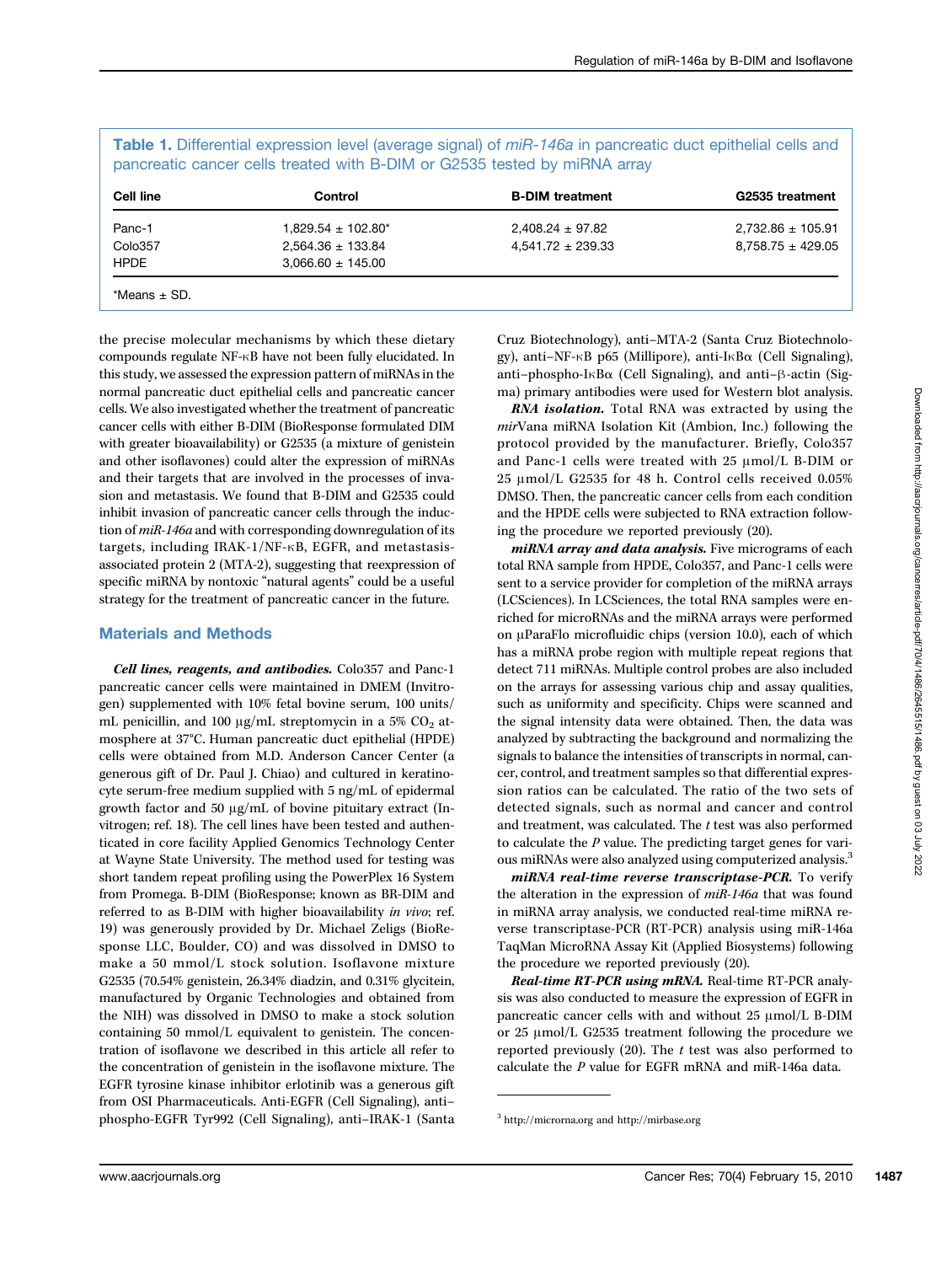

Figure 1. Real-time RT-PCR showed that the expression of miR-146a was higher in HPDE cells compared with pancreatic cancer cells (A) and that treatment of Colo357 (B) and Panc-1 (C) cells with 25 μmol/L B-DIM or 25 μmol/L isoflavone induced the expression of miR-146a compared with vehicle control. Columns, mean from three independent experiments; bars, SEM; \*, P < 0.05.

Western blot analysis. We also conducted Western blot analysis to verify the alterations in the protein expression of genes, which are targets of miR-146a. Colo357 and Panc-1 pancreatic cancer cells were treated with or without 25 μmol/L B-DIM or 25 μmol/L G2535 for 48 h. After treatment, the cells were lysed in 62.5 mmol/L Tris-HCl and 2% SDS, and protein concentration was measured using BCA protein assay (Pierce). The proteins were subjected to 10% or 14% SDS-PAGE and electrophoretically transferred to nitrocellu-

lose membrane. The membranes were incubated with specific primary antibodies and subsequently incubated with secondary antibody conjugated with peroxidase (Bio-Rad). The signal was detected using the chemiluminescent detection system (Pierce). The signal of each target protein expression was scanned and quantified by using AlphaEaseFC (Alpha Innotech). The ratios of detected target proteins against β-actin were calculated, with standardization of the ratio of each control to the unit value.

Reexpression and inhibition of miR-146a in pancreatic cancer cells. Colo357 and Panc-1 cells were seeded in sixwell plates and transfected with miR-146a, miRNA-negative control, anti–miR-146, or anti–miR-negative control (Ambion) at a final concentration of 20 nmol/L using Dharma-Fect Transfection Reagent (Dharmacon). After 3 d of transfection, the cells were split and transfected repeatedly with the miRNA or anti-miRNA every 3 to 4 d for indicated periods of time. Total RNA from each samples were then extracted using the Trizol reagent (Invitrogen). One microgram of RNA was subjected to RT-PCR using the High Capacity RNA-to-cDNA Kit (Applied Biosystems) and SYBR Green PCR Master Mix (Applied Biosystems) as described earlier. Total proteins from each sample were also extracted and subjected to Western blot analysis as described previously. Cytoplasmic and nuclear proteins were also extracted and subjected to Western blot analysis and electrophoretic mobility shift assay (EMSA).

Inhibition of EGFR expression by siRNA in pancreatic cancer cells. Colo357 and Panc-1 cells were seeded in a six-well plate  $(1.2 \times 10^5 \text{ cells per well})$  and incubated at 37°C for 24 h. The cells were then transfected with EGFR siRNA (Santa Cruz Biotechnology) or control RNA duplex by DharmaFect Transfection Reagent (Dharmacon) for 72 h. Then, the total, cytoplasmic, and nuclear proteins were extracted. The proteins were subjected to Western blot analysis.

Electrophoretic mobility shift assay. EMSA was conducted to measure the DNA-binding activity of NF-κB in miR-146a–transfected or B-DIM and G2535-treated Colo357 and Panc-1 cells. Briefly, after transfection or treatment, nuclear proteins from each sample were extracted and subjected to EMSA following the standard procedure we reported previously (17).

Invasion assay. The invasive capacity of Colo357 and Panc-1 cells with miR-146a or anti–miR-146 transfection or after different treatments were tested by using BD BioCoat Tumor Invasion Assay System (BD Biosciences) according to the manufacturer's protocol with minor modification. Briefly, Colo357 and Panc-1 cells were transfected with miR-146a or anti–miR-146 for 5 d as described above and/or treated with 25 μmol/L B-DIM or 25 μmol/L G2535 for 2 d. Then, the transfected or treated Colo357 and Panc-1 cells  $(5 \times 10^4)$  with serum-free medium were seeded into the upper chamber of the system. Bottom wells in the system were filled with complete medium. After 24 h of incubation, the cells in the upper chamber were removed, and the cells that invaded through the Matrigel matrix membrane were stained with 4 μg/mL Calcein AM in Hanks buffered saline at 37°C for 1 h. Then, fluorescence of the invaded cells was read in ULTRA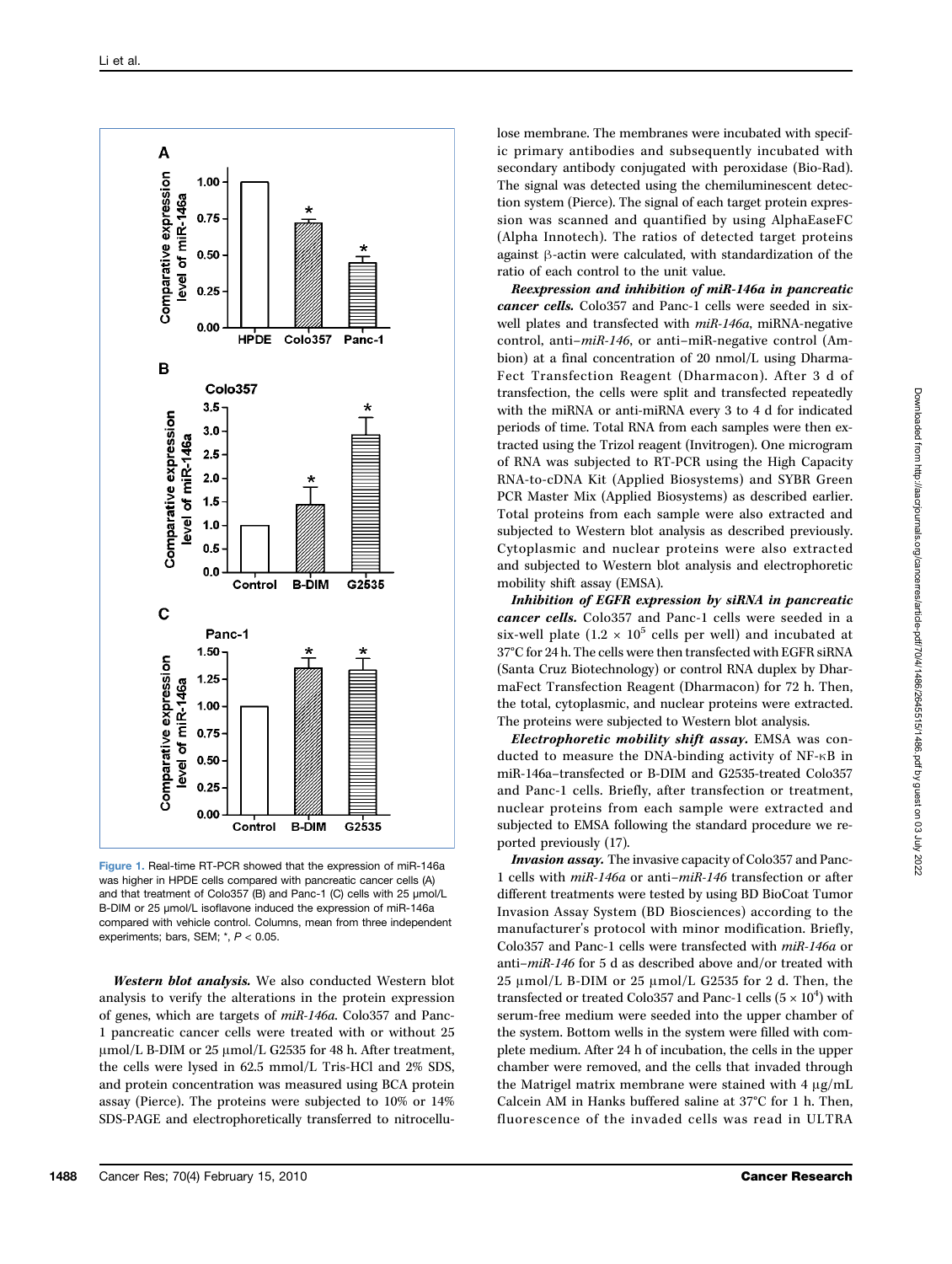

Figure 2. Reexpression of miR-146a by transfection resulted in the downregulation of EGFR expression and phosphorylation in Colo357 and Panc-1 cells as assessed by real-time RT-PCR (A; columns, mean from three independent experiments; bars, SEM; \*, P < 0.05.) and Western blot analysis (B). The expression of IRAK-1, NF-kB (C), and MTA-2 (D) was also downregulated in pancreatic cancer cells after miR-146a transfection. However, the expressions of EGFR, p-EGFR (B); IRAK-1, NF-κB (C); and MTA-2 (D) were upregulated by anti–miR-146 transfection. C, control miRNA transfection; 146, miR-146a transfection; Anti, anti–miR-146 transfection; 3D, 5D, 6D, 9D, transfection for 3, 5, 6, or 9 days, respectively; the ratios of detected target proteins against β-actin were shown under each Western blot image.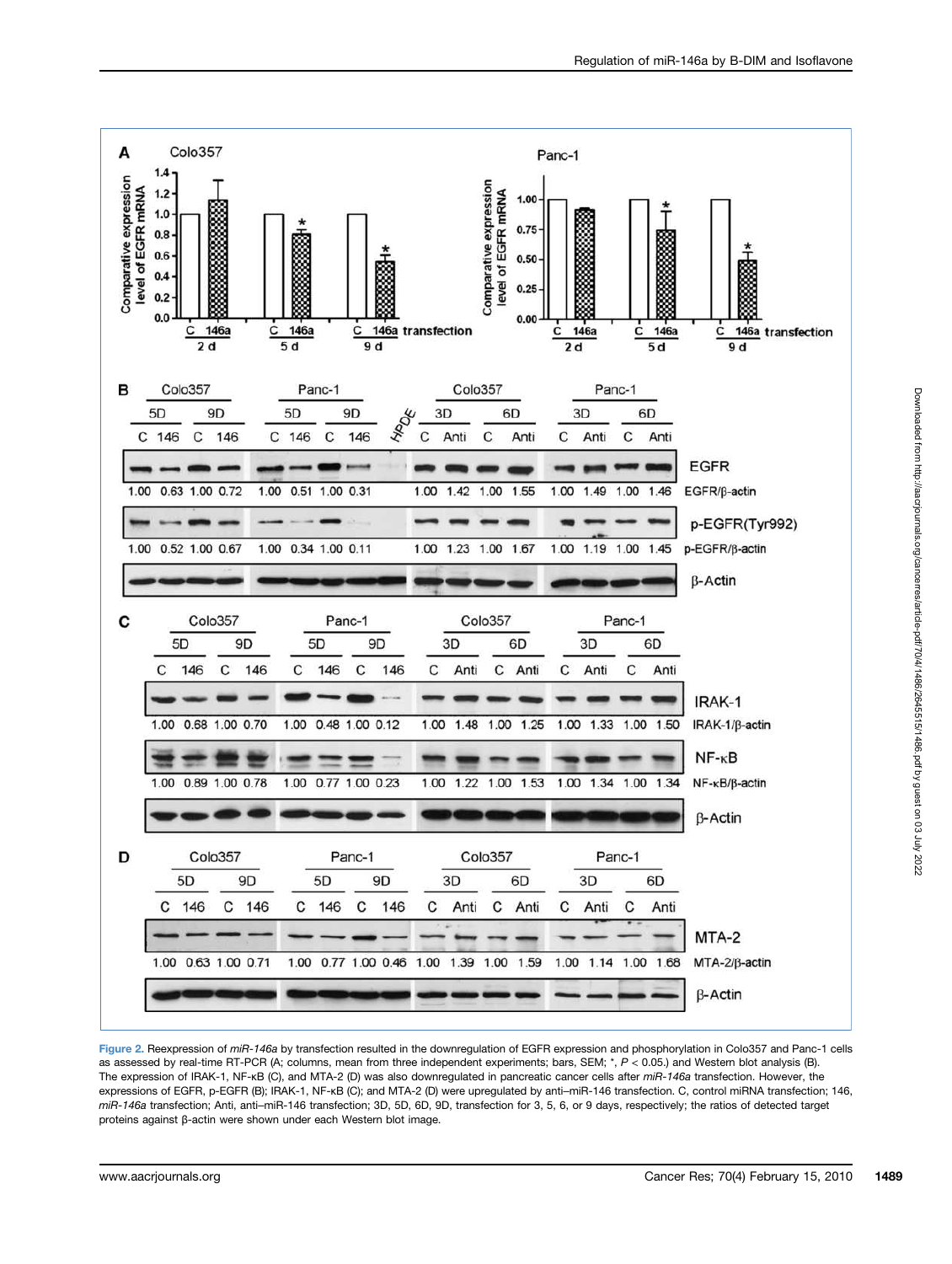Multifunctional Microplate Reader (Tecan) at excitation/ emission wavelengths of 530/590 nm. These fluorescently labeled invasive cells were also photographed under a fluorescent microscope.

Growth inhibition assay. Panc-1 and Colo357 cells were transfected with miR-146a, anti–miR-146, or miRNA-negative control for 5 d as described. Then, the transfected cells were seeded in 96-well plates and treated with 1 μmol/L erlotinib, 12.5 μmol/L B-DIM, or 12.5 μmol/L G2535 for 2 d. After treatment, the cells were subjected to cell proliferation assay using Cell Proliferation Reagent WST-1 assay (Roche) following the manufacturer's protocol. The spectrophotometric absorbance of the samples was determined by using Ultra Multifunctional Microplate Reader (Tecan) at 450 nm.

# **Results**

Pancreatic cancer cells showed downregulation of miR-146a, and treatment of pancreatic cancer cells with B-DIM and G2535 showed increased expression of miR-146a. To investigate the difference in miRNA expression between normal HPDE and pancreatic cancer cells, we conducted a miRNA array. The results from miRNA array were validated by miRNA RT-PCR analysis. By miRNA array and RT-PCR, we found that the expression level of miR-146a in HPDE cells was higher than that in Colo357 and Panc-1 pancreatic cancer cells (Table 1; Fig. 1A), suggesting that pancreatic cancer cells had lower expression of miR-146a compared with normal cells. Importantly, we also found that the  $miR$ -146a expression was upregulated on 25 μmol/L B-DIM or 25 μmol/L G2535 treatments of Colo357 and Panc-1 cells (Table 1; Fig. 1B and C). These results suggest that miR-146a could be an inhibitory molecule for cancer development and progression, and that B-DIM and G2535 could inhibit the progression of pancreatic cancer through induction of miR-146a expression. Because miRNAs regulate expression of target genes, we further tested the expression of miR-146a target genes after reexpression or inhibition of miR-146a by transfection studies in pancreatic cancer cells.

Reexpression of miR-146a led to the inhibition of EGFR signaling in pancreatic cancer cells. To investigate the role of miR-146a in the regulation of cellular signaling, we transfected Colo357 and Panc-1 cells with miR-146a pre-micro-RNAs and cultured for a period of up to 9 d. We found that the reexpression of miR-146a in the Colo357 and Panc-1 cells resulted in the downregulation of EGFR both at the mRNA and protein levels (Fig. 2A and B). Importantly, we found that phosphorylated EGFR at Tyr992, which is responsible for the binding of the Src homology 2–containing phosphotyrosine phosphatase and positively affects receptor tyrosine kinase signaling (21), was also downregulated after miR-146a transfection (Fig. 2B). To confirm the effects of miR-146a on EGFR, we transferred anti-miR-146 into pancreatic cancer cells and found that inhibition of miR-146 increased the levels of EGFR and p-EGFR (Fig. 2B). These results suggest the inhibitory effects of miR-146a on EGFR signaling. Because  $miR-146a$  could also regulate the expression of IRAK-1, which could activate NF-κB signaling, we investigated the effects of miR-146a on IRAK-1/NF-κB signaling pathways.

Reexpression of miR-146a led to the inhibition of IRAK-1/NF-κB signaling and MTA-2 expression in pancreatic cancer cells. After we transfected miR-146a into Colo357 and Panc-1 cells, we found that the reexpression of miR-146a also caused downregulation of IRAK-1 expression in the pancreatic cancer cells (Fig. 2C). Moreover, the level of NF-κB was also decreased after miR-146a transfection (Fig. 2C), suggesting that  $mi-146a$  could regulate IRAK-1/NF- $\kappa$ B signaling. Interestingly, we found that miR-146a inhibited the expression of MTA-2 (Fig. 2D), which is one of the computerized predicted miR-146a target genes and associated with cancer cell invasion and metastasis, suggesting that our findings are highly novel. These results were also confirmed by the observations that the expression of IRAK-1, NF-κB, and MTA-2 was upregulated by anti–miR-146 (Fig. 2C and D). Because we observed the upregulation of miR-146a after B-DIM and G2535 treatment, we further investigated whether the treatment of pancreatic cancer cells with B-DIM and G2535 could achieve similar effects as seen with reexpression of miR-146a by transfection experiments.

B-DIM and G2535 treatment suppressed EGFR, IRAK-1/  $NF$ - $\kappa$ B, and MTA-2 in pancreatic cancer cells. By RT-PCR and Western blot analysis, we found that 25 μmol/L B-DIM or 25 μmol/L G2535 inhibited the expression of EGFR at mRNA and protein levels in Colo357 and Panc-1 cells (Fig. 3A and B). Moreover, B-DIM and G2535 decreased the level of phosphorylated EGFR at the Tyr992 site in Colo357 and Panc-1 cells (Fig. 3B). Similar to the effects of miR-146a reexpression, B-DIM and G2535 also decreased the expression of IRAK-1, NF-κB, and MTA-2 in Colo357 and Panc-1 cells (Fig. 3C and D). These results suggest that the downregulation of EGFR, IRAK-1, NF-κB, and MTA-2 by B-DIM and G2535 could be mediated through the upregulation of miR-146a as seen earlier (Fig. 1B and C). Because EGFR and IRAK-1 could alter the activity of NF-κB, we further investigated the relationship between EGFR, IRAK-1, NF-κB, and MTA-2 as presented below.

Cross-regulation between miR-146a, EGFR, IRAK-1,  $I \kappa B \alpha$ , NF- $\kappa B$ , and MTA-2. As shown in Fig. 4A, the reexpression of miR-146a inhibited the expression of cytoplasmic EGFR and decreased the level of cytoplasmic phosphorylated IκBα and nuclear NF-κB, whereas the expression of cytoplasmic IκBα was increased after *miR-146a* transfection. To confirm whether these effects of miR-146a were mediated through the downregulation of EGFR, we conducted EGFR siRNA silencing experiments. We found that downregulation of EGFR by EGFR siRNA also caused increased levels of cytoplasmic IκBα and decreased the levels of cytoplasmic phosphorylated IκBα and nuclear NF-κB (Fig. 4A). Interestingly, we also found inhibition of MTA-2 expression by EGFR siRNA (Fig. 4B). These results suggest that there are crossregulations between EGFR, IκBα, NF-κB, and MTA-2 signaling. More importantly, we found that B-DIM and G2535 also increased the level of cytoplasmic IκBα and decreased the level of cytoplasmic EGFR, phosphorylated IκBα, and nuclear NF-κB (Fig. 4C). By EMSA, we observed that the NF-κB DNAbinding activity was inhibited by the reexpression of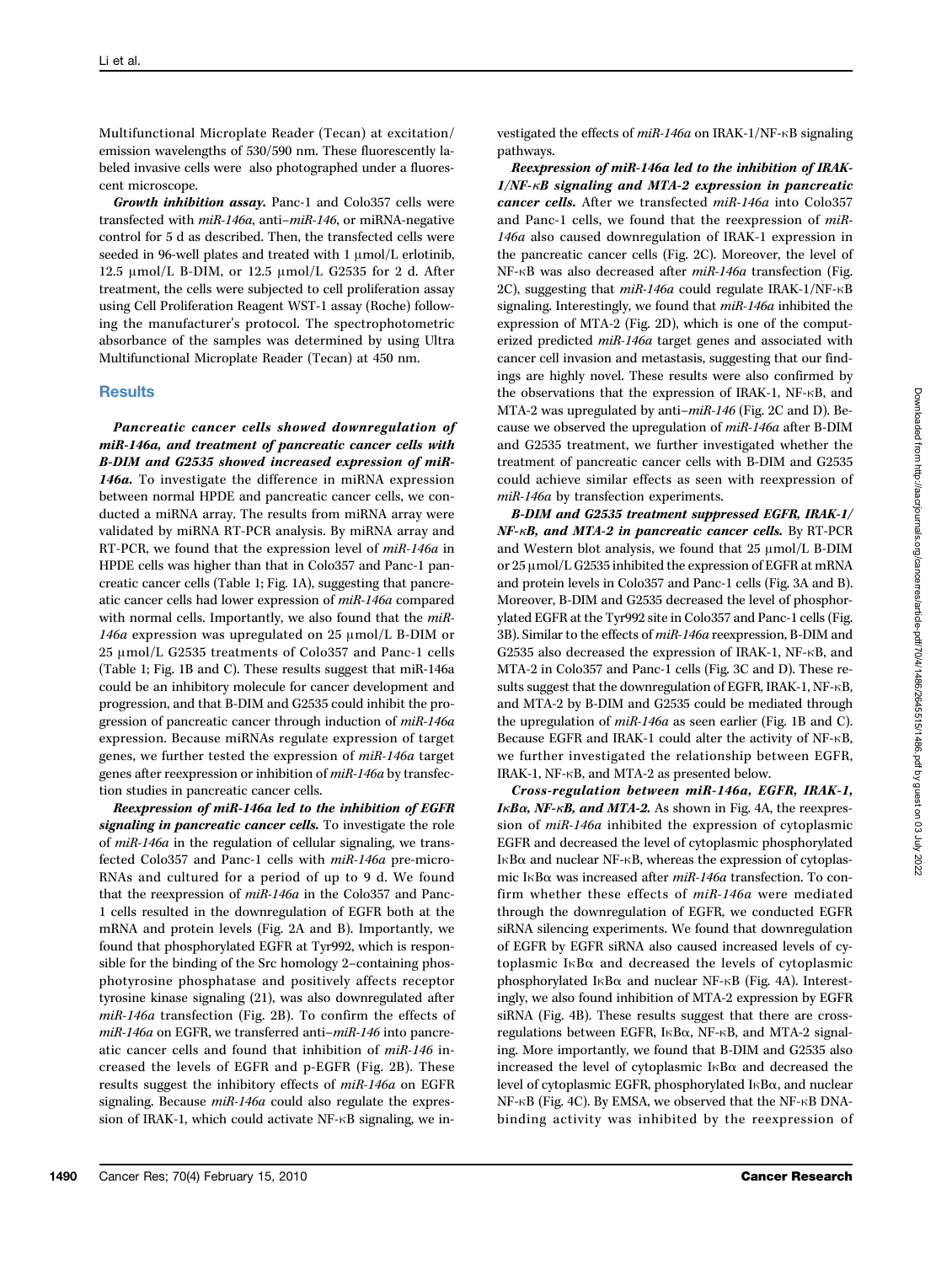

Figure 3. B-DIM (25 μmol/L) or isoflavone (G2535, 25 μmol/L) treatment for 2 d decreased EGFR expression and phosphorylation in pancreatic cancer cells as assessed by real-time RT-PCR (A; columns, mean from three independent experiments; bars, SEM; \*, P < 0.05.) and Western blot analysis (B). The expression of IRAK-1, NF-κB (C), and MTA-2 (D) was also downregulated in pancreatic cancer cells after B-DIM or isoflavone treatment. C, control miRNA transfection; BD, B-DIM treatment; Iso, isoflavone treatment.

miR-146a, and similar findings were also obtained by the treatment of pancreatic cancer cells with B-DIM or G2535 (Fig. 4D), which is consistent with our data obtained from Western blot analysis. These results suggest that the inhibition of NF-κB by B-DIM and G2535 could be partly mediated through the upregulation of  $miR-146a$  and subsequent downregulation of EGFR. Because EGFR, NF-κB, and MTA-2 all are associated with invasion and metastasis in cancer cells, we tested the invasive capacity of Colo357 and Panc-1 cells after reexpression or inhibition of miR-146a by transfection studies as well as after treatment of pancreatic cancer cells with B-DIM and G2535.

miR-146a transfection or B-DIM and G2535 treatment inhibited pancreatic cancer cell invasion. By invasion assay, we found that the invasive capacity of Colo357 and Panc-1 cells was significantly inhibited by the reexpression of miR-146a either by miR-146a transfection or by the treatment of pancreatic cancer cells with B-DIM or G2535 (Fig. 5A and B). However, anti–miR-146 increased the invasion of pancreatic cancer cells and restored invasive capacity of pancreatic cancer cells treated with B-DIM and G2535 (Fig. 5A and B). We further treated pancreatic cancer cells with erlotinib, one of the EGFR inhibitors, after miR-146a or anti– miR-146 transfection and found that the level of miR-146 influenced the inhibitory effect of erlotinib, B-DIM, and G2535 on cell growth (Fig. 5C), suggesting the relationship between miR-146a and EGFR. These results clearly suggest that B-DIM and G2535 could inhibit invasion and metastasis of pancreatic cancer cells, which is in part due to the upregulation of miR-146a, and subsequent downregulation of EGFR, NF-κB, and MTA-2 signaling.

# **Discussion**

Although recent years have witnessed the deregulated expression of miR-146, which has been implicated both in the development of various cancers and in the negative regulation of inflammation induced through the innate immune response (22, 23), controversies exist regarding the effects of miR-146a on cancer development and progression. The elevated miR-146a levels has been found in papillary thyroid carcinoma (23) and cervical cancer (24), whereas reduced miR-146a expression was associated with hormone-refractory prostate cancer (12). In our study, we found lower levels of miR-146a in pancreatic cancer cells compared with normal HPDE cells, although we recognize that HPDE cells may not be a perfect control for comparing miRNA expression with pancreatic glandular cancer cells. Most importantly, we found that the reexpression of miR-146a could reduce the invasive capacity of both Colo357 and Panc-1 pancreatic cancer cells, suggesting that the regulated expression of miR-146a and its targeted genes could be exploited for designing novel strategies for the treatment of pancreatic cancer in the future. Our finding is consistent with recent reports showing that upregulation of miR-146a inhibited cancer cell metastasis in breast (13, 14, 25) and prostate (12) cancers. These results collectively suggest that miR-146a could exert its critical effects in the later stages of cancer rather than the initial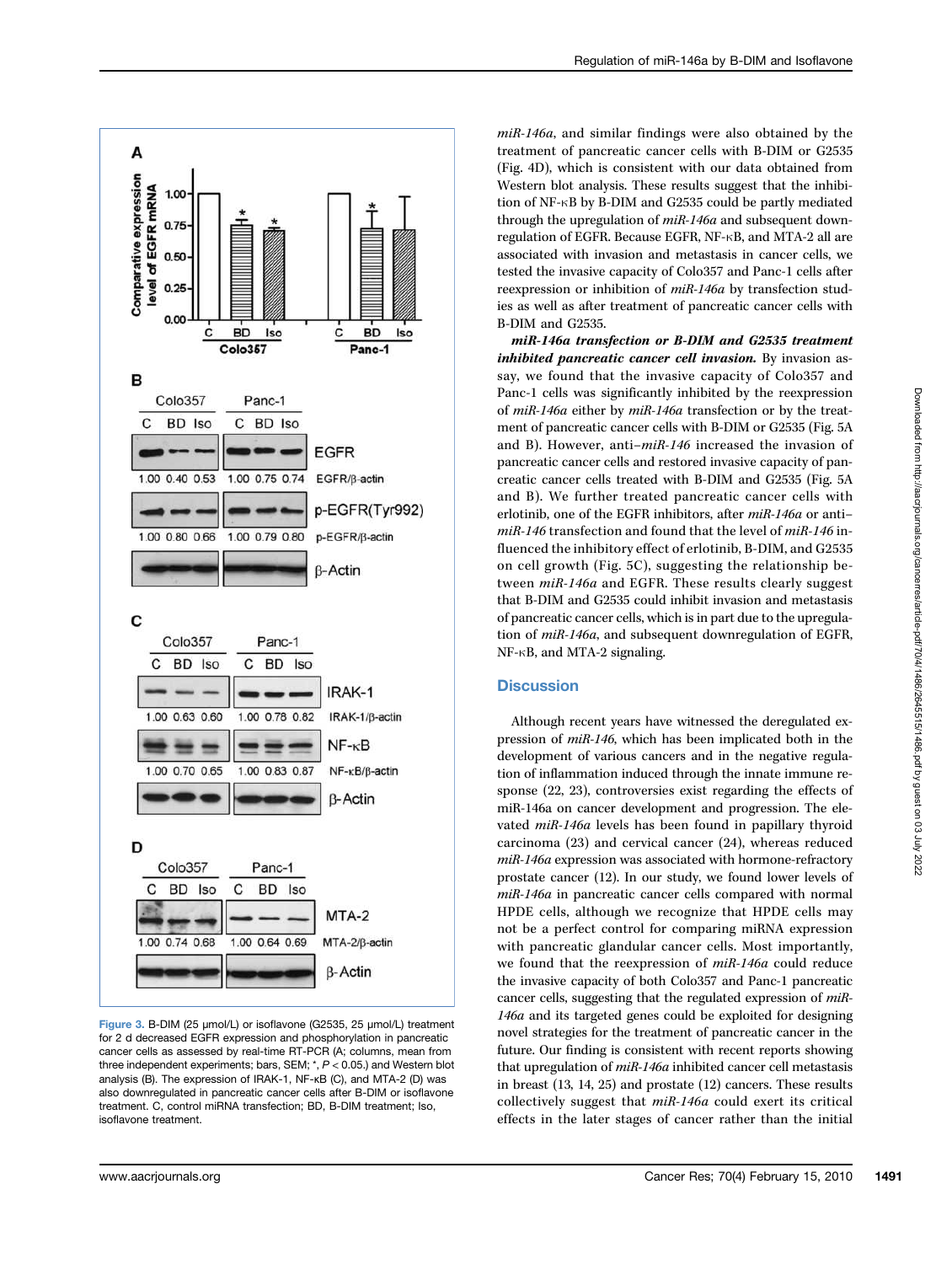stage, and thus it is tempting to speculate that novel strategies by which one could induce higher levels of miR-146a in cancer cells could be useful for suppressing tumor progression by inhibiting invasion and metastasis.

The molecular mechanism(s) involved in the miR-146a– mediated inhibition of metastasis are still unclear. From our results, we believe that miR-146a inhibits invasion and metastasis partly through the regulation of EGFR and NF-κB signal-

ing (Fig. 5D). From the Sanger database, it has been found that EGFR and MTA-2 are predicted targets of miR-146a. Hurst and colleagues recently reported that miR-146a and miR-146b downregulated the expression of EGFR and inhibited breast cancer metastasis (14); however, how EGFR regulates cancer metastasis is unknown. In our study, we found that the reexpression of miR-146a by transfection suppressed the expression of EGFR and MTA-2 in pancreatic cancer cells.



Figure 4. miR-146a or EGFR siRNA transfection increased the level of IκBα (A) and decreased the levels of EGFR, p-IκBα, NF-κB, and MTA-2 (B) in pancreatic cancer cells. B-DIM (25 μmol/L) or isoflavone (25 μmol/L) treatment increased the level of IκBα and decreased the levels of EGFR, p-IκBα, and NF-κB in pancreatic cancer cells. EMSA (D) showed that NF-κB DNA-binding activity in pancreatic cancer cells was inhibited by the reexpression of miR-146a or the treatment of cells with 25 μmol/L B-DIM or 25 μmol/L isoflavone. C, control; 146, miR-146a transfection; siE, EGFR siRNA transfection; BD, B-DIM treatment; Iso, isoflavone treatment; 2D, treatment for 2 days; 5D, 9D, transfection for 5 or 9 days. The ratios of detected target proteins against β-actin were shown under each Western blot image.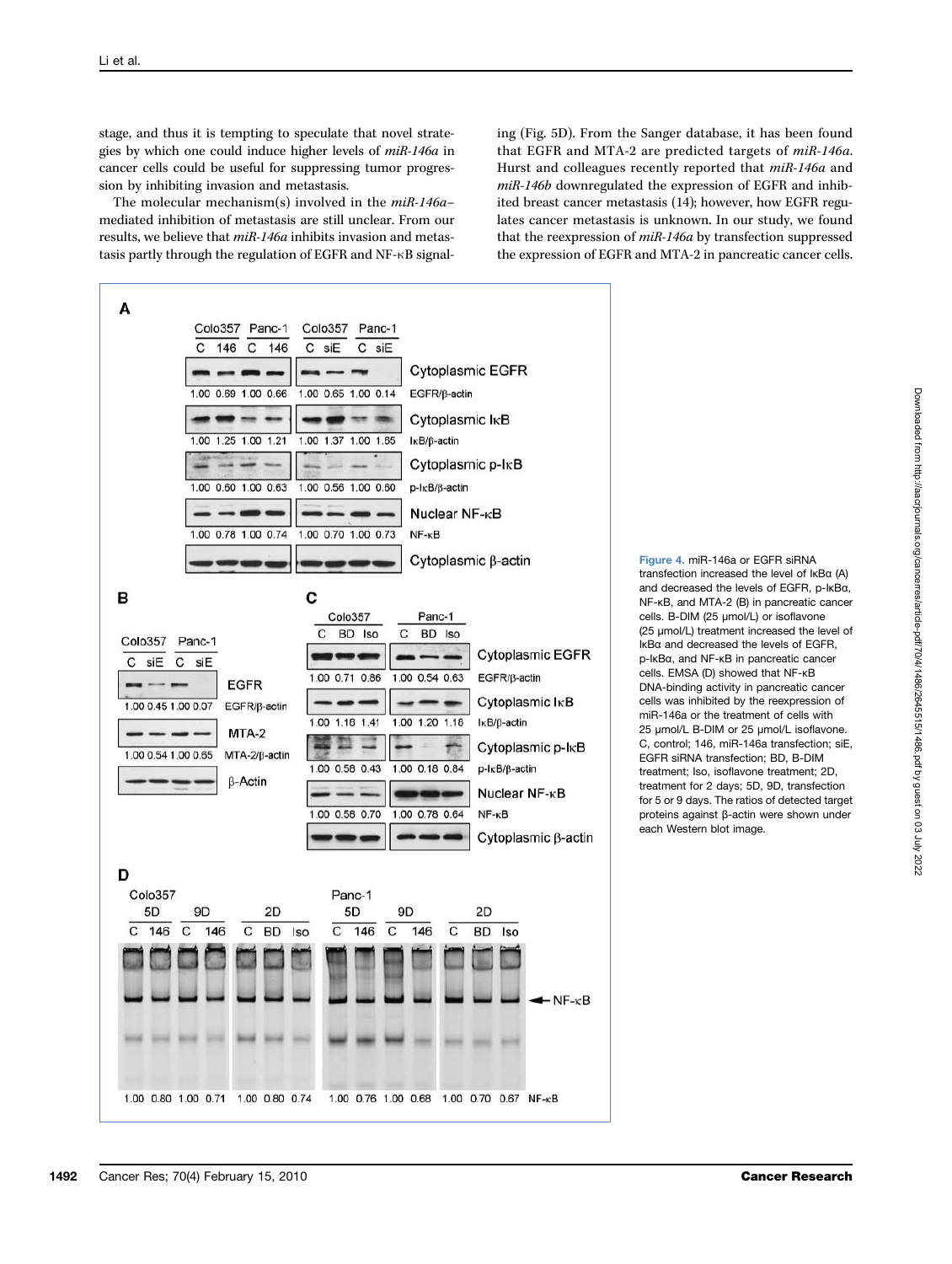

B-DIM or 25 μmol/L isoflavone significantly inhibited the invasion of pancreatic cancer cells through the Matrigel matrix membrane. However, inhibition of miR-146 increased the invasion of pancreatic cancer cells and restored the invasive capacity of cells treated with B-DIM and G2535. A, Panc-1 cells; B, Colo357 cells; a, negative control miRNA transfection; b, transfected with anti-miR-146; c, transfected with miR-146a; d, treated with 25 µmol/L B-DIM; e, transfected with anti–miR-146 followed by B-DIM treatment; f, treated with 25 µmol/L isoflavone; g, transfected with anti–miR-146 followed by G2535 treatment (x200). The graphs showed the value of fluorescence from the invaded pancreatic cancer cells. The values indicated the comparative number of invaded pancreatic cancer cells. Columns, mean from two independent experiments; bars, SEM; P < 0.05 for each group compared with control. C, the level of miR-146 influenced the inhibitory effect of erlotinib, B-DIM, and G2535 on cell proliferation. Columns, mean from three independent experiments; bars, SEM. D, diagram showing the hypothetical cross-regulation between miR-146a, EGFR, MTA-2, IRAK-1, IκBα, and NF-κB in the inhibition of cancer cell invasion and metastasis by B-DIM and isoflavone.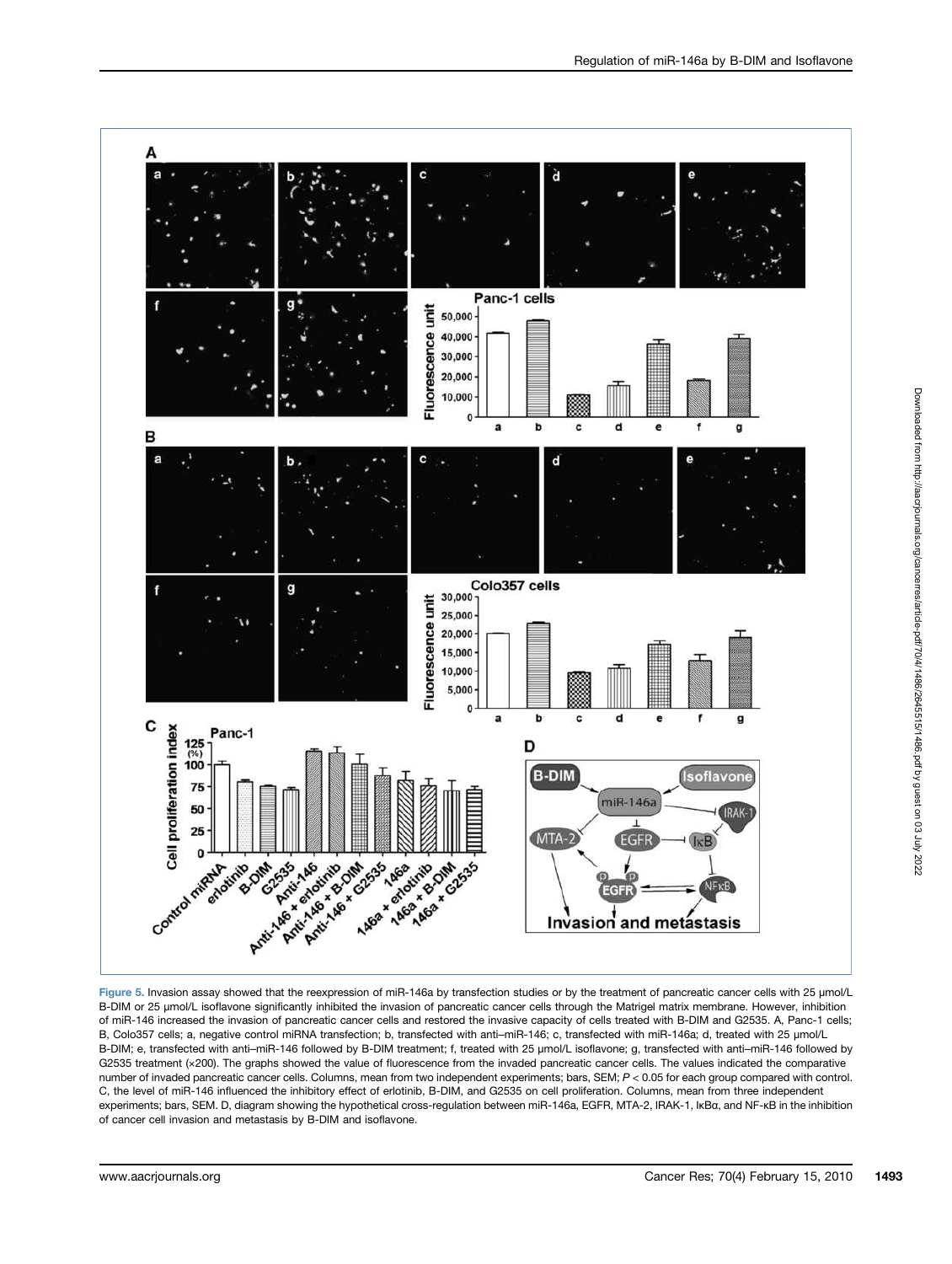Furthermore, downregulation of EGFR by siRNA could also decrease MTA-2 expression, suggesting their cross-talks. MTA (metastasis-associated gene or protein) is a newly discovered family of cancer gene that is associated with tumor progression and metastasis (26). MTA-2 could deacetylate and inactivate the tumor suppressor p53 protein (27). High expression of MTA-2 was associated with more aggressive behaviors of ovarian epithelial cancer (28). Therefore, miR-146a could directly inhibit the expression of MTA-2 or indirectly downregulate MTA-2 through the inhibition of EGFR, leading to the suppression of cancer cell invasion and metastasis as partly supported by our results (Fig. 5D). Moreover, it has been reported that EGFR could regulate NF-κB signaling (29); thus, miR-146a could indirectly downregulate NF-κB signaling by suppressing EGFR, resulting in the inhibition of cancer cell invasion and metastasis. However, further in-depth mechanistic studies are warranted based on our exciting results.

NF-κB is activated in a wide array of human cancers, and it is thought to be involved in promoting invasion, angiogenesis, and metastasis in various cancers (30, 31). It has been reported that NF-κB could be activated by IRAK-1 (32, 33), which is a target of  $miR-146a$  (13). Therefore, miR-146amediated inhibition of invasion could be through the downregulation of IRAK-1 and subsequent inactivation of NF-κB. Indeed, we found that the expression of IRAK-1 was significantly inhibited by miR-146a transfection. We also observed increased levels of cytoplasmic IκBα and decreased levels of cytoplasmic phosphorylated IκBα and nuclear NF-κB after reexpression of miR-146a or EGFR siRNA transfection, suggesting that miR-146a could regulate IκB/NF-κB signaling through the inhibition of both IRAK-1 and EGFR (Fig. 5D). Our results are also consistent with the findings reported by other investigators showing that IRAK-1 could inhibit IκBα, leading to the activation of NF- $\kappa$ B (32, 33), and that EGFR or Her-2/neu are known activators of NF-κB through the phosphorylation of I $\kappa$ B $\alpha$  mediated through Akt (34) and the degradation of IκBα by calpain (35). Therefore, the inactivation of NF-κB could be another molecular mechanism by which miR-146a inhibits cancer cell invasion and metastasis.

The inhibition of cancer cell invasion and metastasis should be an important strategy for the successful treatment of pancreatic cancer, and thus any novel strategies by which the invasive and metastatic ability of pancreatic cancer cells could be inhibited should be useful for improving the devastating outcome of patients diagnosed with pancreatic cancer. We and others previously reported that isoflavone and DIM (nontoxic natural agents) could inhibit invasion and metastasis of

## **References**

- 1. Jemal A, Siegel R, Ward E, Hao Y, Xu J, Thun MJ. Cancer statistics, 2009. CA Cancer J Clin 2009;59:225–49.
- 2. Xiong HQ, Abbruzzese JL. Epidermal growth factor receptortargeted therapy for pancreatic cancer. Semin Oncol 2002;29: 31–7.
- 3. Fujioka S, Sclabas GM, Schmidt C, et al. Function of nuclear factor κB in pancreatic cancer metastasis. Clin Cancer Res 2003;9:346–54.
- 4. Yamanaka Y, Friess H, Kobrin MS, Buchler M, Beger HG, Korc M. Coexpression of epidermal growth factor receptor and ligands in hu-

prostate, breast, ovarian, and bladder cancer cells (36–41); however, the molecular mechanism(s) involved has not been fully elucidated. The data presented in this article showed, for the first time, that the nontoxic natural agents such as B-DIM and isoflavone could upregulate the expression of miR-146a, which in turn downregulate the expression of EGFR, MTA-2, IRAK-1, and NF-κB, resulting in the inhibition of invasion of pancreatic cancer cells (Fig. 5D). These results clearly suggest that instead of reexpression of miR-146a by transfection studies, one could simply treat pancreatic cancer cells with nontoxic natural agents that will result in the induction of miR-146a expression. Thus, we believe that such a strategy could be useful for the inactivation of multiple genes downstream of miR-146a toward pancreatic cancer therapy, especially because EGFR-targeted therapy (gefitinib, erlotinib, or antibodies to EGFR) has essentially failed in clinical trials.

In conclusion, our results clearly show that B-DIM and isoflavone could upregulate miR-146a and inhibit cancer cell invasion, which was in part due to downregulation of EGFR and NF-κB, the molecular targets that are commonly activated in pancreatic cancer. These results suggest that further in vivo studies and clinical trials are needed to establish whether these agents could also be useful in combination with conventional chemotherapeutics or conventional targeted agents for the treatment of pancreatic cancer for which there is no effective and curative therapy.

### Disclosure of Potential Conflicts of Interest

No potential conflicts of interest were disclosed.

#### Acknowledgments

We thank the Guido and Puschelberg Foundations for their generous contribution for the completion of this study.

### Grant Support

National Cancer Institute, NIH [5R01CA131151, 3R01-CA131151-02S109, 1R01CA132794, 5R01CA083695, and 5R01CA101870 (F.H. Sarkar) and a subcontract award to F.H. Sarkar from the University of Texas M.D. Anderson Cancer Center through a Specialized Programs of Research Excellence grant (5P20CA101936-05, 3P20CA101936-05S109) on pancreatic cancer awarded to James Abbruzzese].

The costs of publication of this article were defrayed in part by the payment of page charges. This article must therefore be hereby marked advertisement in accordance with 18 U.S.C. Section 1734 solely to indicate this fact.

Received 7/29/09; revised 11/19/09; accepted 11/24/09; published OnlineFirst 2/2/10.

man pancreatic cancer is associated with enhanced tumor aggressiveness. Anticancer Res 1993;13:565–9.

- 5. Sclabas GM, Fujioka S, Schmidt C, Evans DB, Chiao PJ. NF-κB in pancreatic cancer. Int J Gastrointest Cancer 2003;33:15–26.
- 6. Nicoloso MS, Spizzo R, Shimizu M, Rossi S, Calin GA. MicroRNAs the micro steering wheel of tumour metastases. Nat Rev Cancer 2009;9:293–302.
- 7. Saxena S, Jonsson ZO, Dutta A. Small RNAs with imperfect match to endogenous mRNA repress translation. Implications for off-target